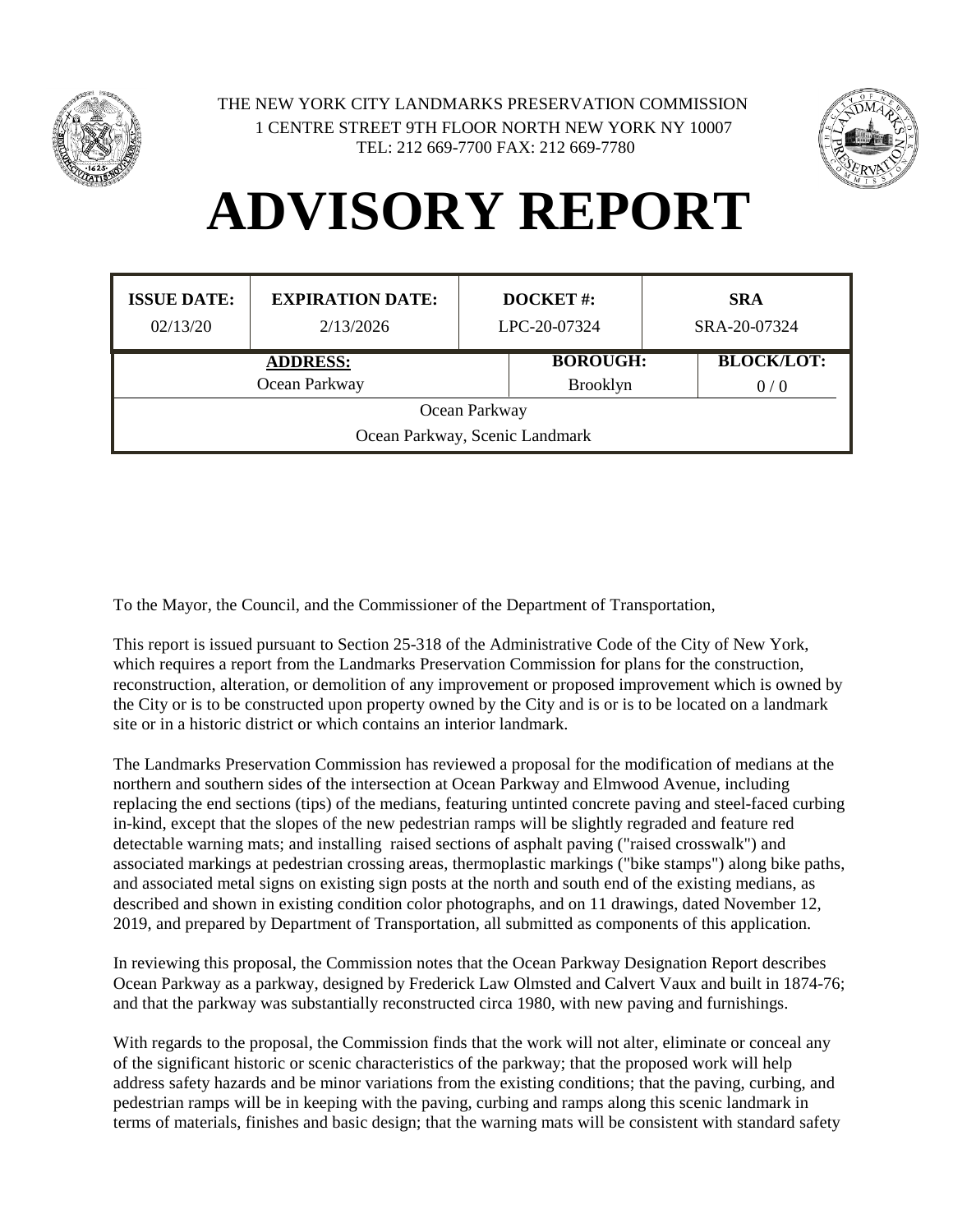installations of this type within this scenic landmark in terms of its placement, material, design and finish; that the raised crosswalk will be simply designed and typical of paving at the road bed of the parkway in terms of material and finish, thereby helping it remain a harmonious secondary presence at the parkway; that the signs at existing posts will be consistent with other signs along the parkway in terms of placement, material, size and design; and that this work will not diminish the significant scenic and historic character of this scenic landmark.

This report is issued on the basis of the building and site conditions described in the application and disclosed during the review process. By accepting this permit, the applicant agrees to notify the Commission if the actual building or site conditions vary or if original or historic building fabric is discovered. The Commission reserves the right to amend or revoke this permit, upon written notice to the applicant, in the event that the actual building or site conditions are materially different from those described in the application or disclosed during the review process.

All approved drawings are marked approved by the Commission with a perforated seal indicating the date of approval. The work is limited to what is contained in the perforated documents. Other work or amendments to this filing must be reviewed and approved separately. This report constitutes the permit; a copy must be prominently displayed at the site while work is in progress. Please direct inquiries to Misha'el Shabrami.

Smal Cauoll.

Sarah Carroll Chair

**cc:** Bernadette Artus, Deputy Director; Nicholas Pettinati, NYCDOT

**Page 2** Issued: 02/13/20 DOCKET #: LPC-20-07324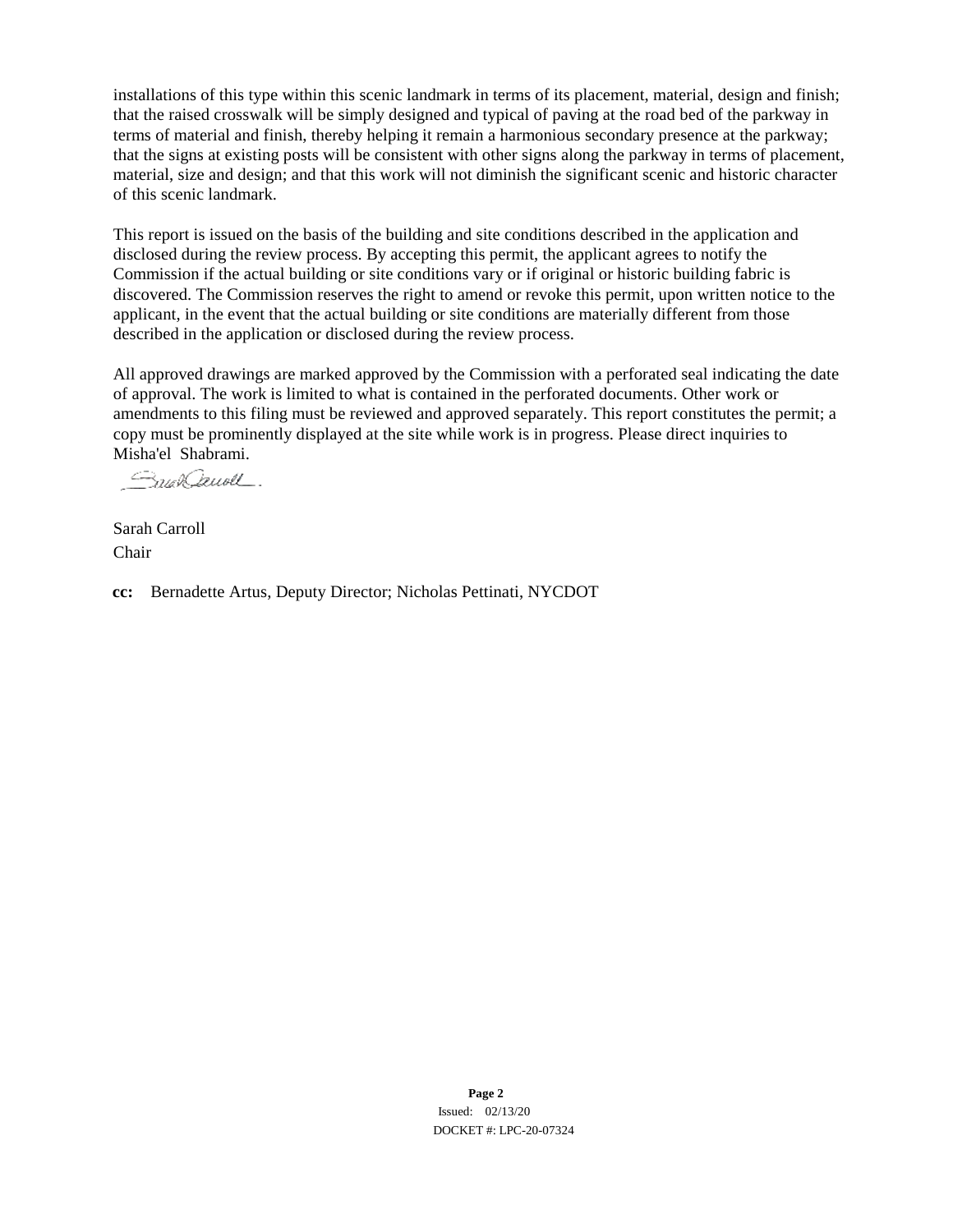

1 CENTRE STREET 9TH FLOOR NORTH NEW YORK NY 10007 TEL: 212 669-7700 FAX: 212 669-7780 THE NEW YORK CITY LANDMARKS PRESERVATION COMMISSION



## **ADVISORY REPORT**

| <b>ISSUE DATE:</b><br>02/10/20                  | <b>EXPIRATION DATE:</b><br>2/10/2026 | <b>DOCKET#:</b><br>LPC-20-07564 |                 |        | <b>SRA</b><br>SRA-20-07564 |
|-------------------------------------------------|--------------------------------------|---------------------------------|-----------------|--------|----------------------------|
|                                                 | <b>ADDRESS:</b>                      |                                 | <b>BOROUGH:</b> |        | <b>BLOCK/LOT:</b>          |
| 1000 FIFTH AVENUE                               |                                      | <b>MANHATTAN</b>                |                 | 1111/1 |                            |
| Metropolitan Museum of Art, Interior Landmark   |                                      |                                 |                 |        |                            |
| Central Park, Scenic Landmark                   |                                      |                                 |                 |        |                            |
| Metropolitan Museum of Art, Individual Landmark |                                      |                                 |                 |        |                            |

To the Mayor, the Council, and the Acting Commissioner of New York City Department of Cultural Affairs,

This report is issued pursuant to Section 25-318 of the Administrative Code of the City of New York, which requires a report from the Landmarks Preservation Commission for plans for the construction, reconstruction, alteration, or demolition of any improvement or proposed improvement which is owned by the City or is to be constructed upon property owned by the City and is or is to be located on a landmark site or in a historic district or which contains an interior landmark.

The Landmarks Preservation Commission reviewed a proposal for the temporary installation of ten (10) 10' tall freestanding flagpoles with 30" red-finished nylon banners, featuring white logos and lettering, placed at various locations throughout the plaza, adjacent to Fifth Avenue, which will be installed on April 13, 2020, and will be removed by July 31, 2020, as described and shown in a letter, dated February 4, 2020, and prepared by Rebekah Seely, of Metropolitan Museum of Art; renderings, dated December 18, 2019; and drawing 49414, dated January 2, 2020, and prepared by Pole Tech Co., Inc., all submitted as components of the application.

In reviewing this proposal, the Commission notes that the Metropolitan Museum of Art Designation Report describes 1000 Fifth Avenue as a Beaux-Arts and Roman style museum, built in 1864-1965 and designed by Vaux and Mould; R.M. Hunt; McKim, Mead, and White; and others; and that the plaza, adjoining the front facade of the building, is within the boundaries of the Central Park Scenic Landmark; that that the Central Park Designation Report describes the park as an English Romantic style public park, designed by Olmsted and Vaux in 1856.

With regard to this proposal, the Commission finds that the work is in accordance with the provisions set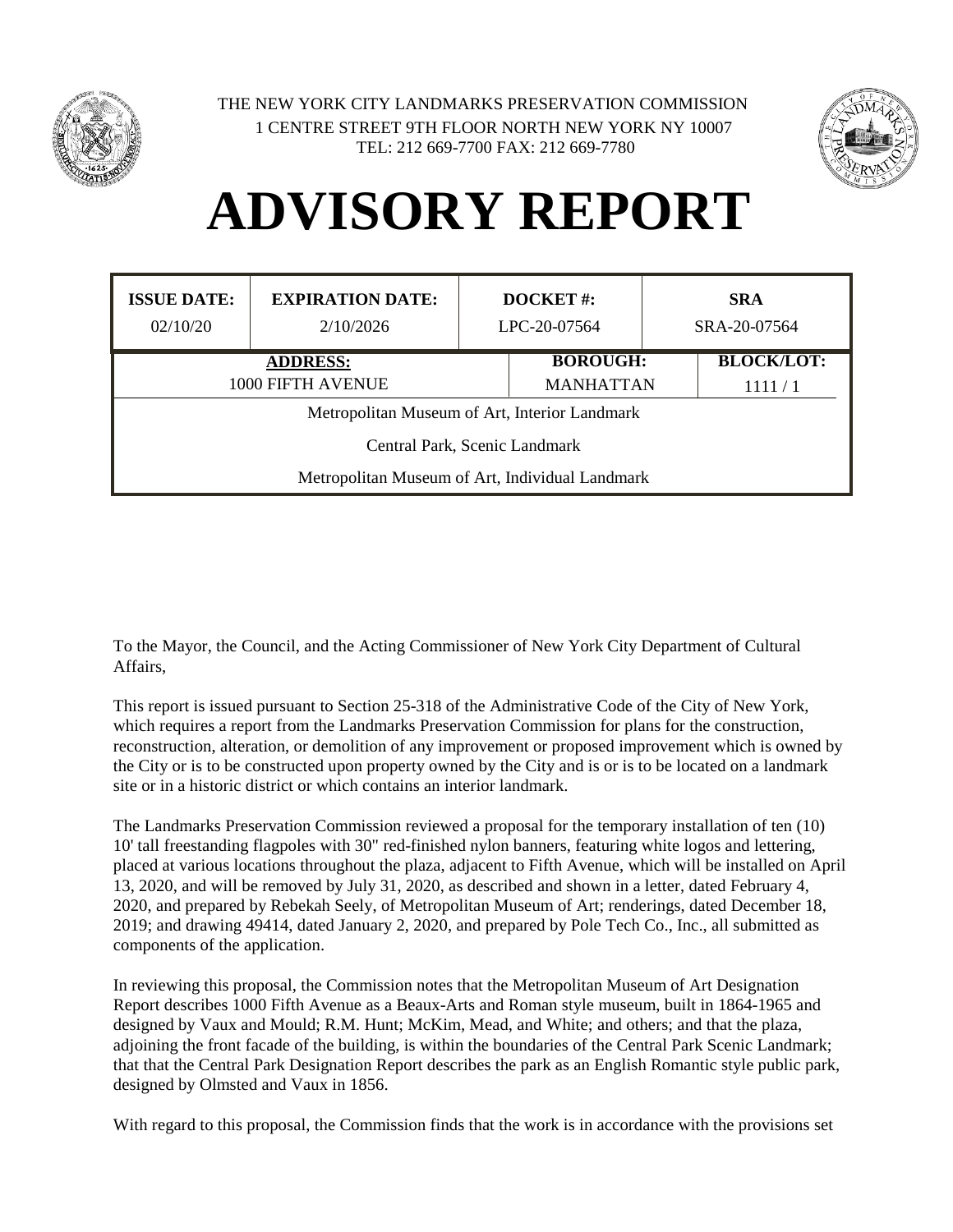forth in Title 63 of the Rules of the City of New York, Section 2-05 for Temporary Installations. Based on these findings, the work is approved.

Please see Title 63 of the Rules of the City of New York for complete text of any Rule section(s) cited in this permit: http://www1.nyc.gov/site/lpc/applications/rules-guides.page

This report is issued on the basis of the building and site conditions described in the application and disclosed during the review process. By accepting this permit, the applicant agrees to notify the Commission if the actual building or site conditions vary or if original or historic building fabric is discovered. The Commission reserves the right to amend or revoke this permit, upon written notice to the applicant, in the event that the actual building or site conditions are materially different from those described in the application or disclosed during the review process.

All approved drawings are marked approved by the Commission with a perforated seal indicating the date of approval. The work is limited to what is contained in the perforated documents. Other work or amendments to this filing must be reviewed and approved separately. This report constitutes the permit; a copy must be prominently displayed at the site while work is in progress. Please direct inquiries to Michelle Craren.

Royal Duall

Sarah Carroll Chair

**cc:** Emma Waterloo, Deputy Director; Rebekah Seely, Metropolitan Museum of Art

**Page 2** Issued: 02/10/20 DOCKET #: LPC-20-07564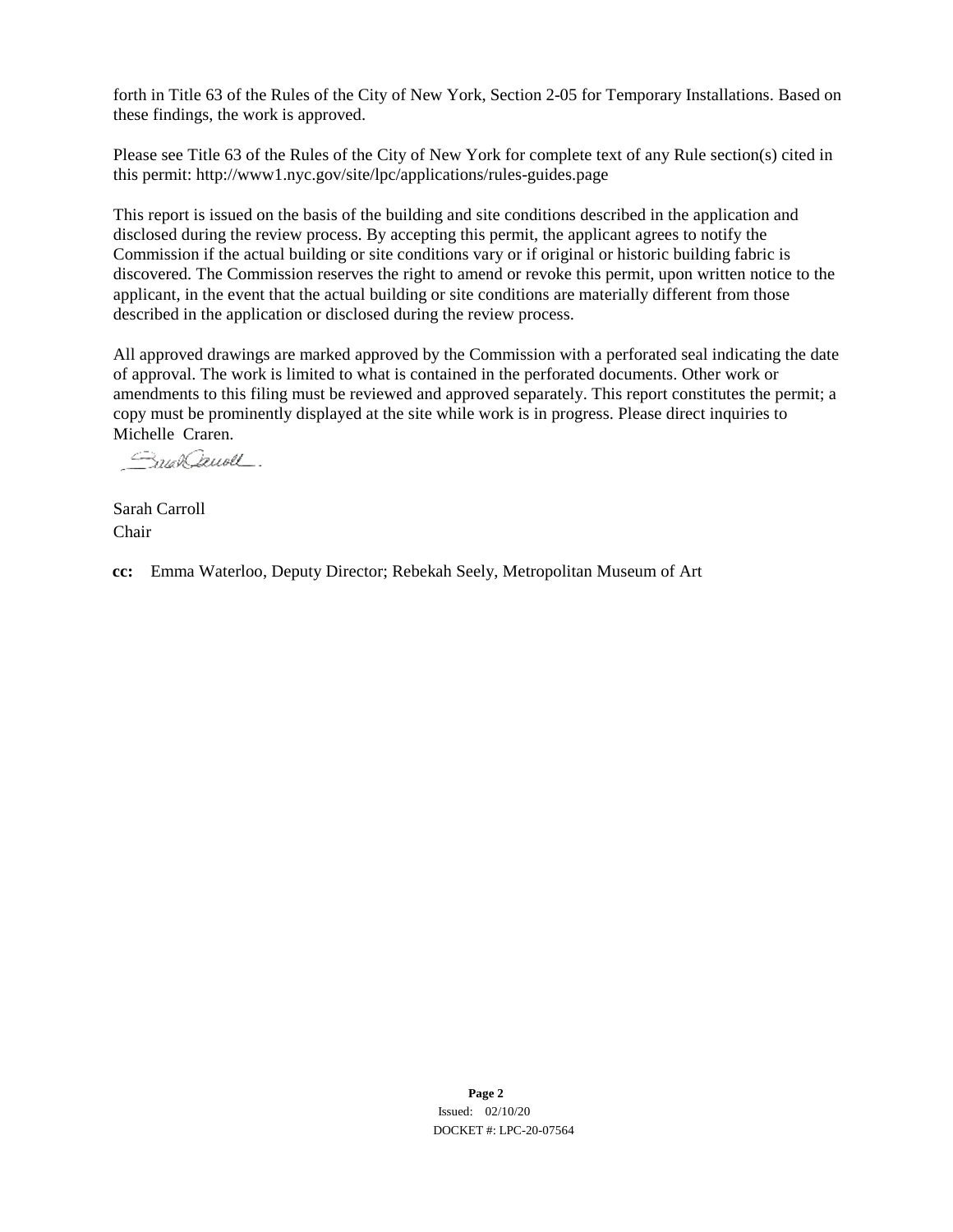



## **ADVISORY REPORT**

| <b>ISSUE DATE:</b><br>02/10/20                                                | <b>EXPIRATION DATE:</b><br>2/10/2026 | DOCKET#:<br>LPC-20-07750 |                                                          | <b>SRA</b><br>SRA-20-07750 |  |
|-------------------------------------------------------------------------------|--------------------------------------|--------------------------|----------------------------------------------------------|----------------------------|--|
| <b>ADDRESS:</b>                                                               |                                      |                          | <b>BLOCK/LOT:</b><br><b>BOROUGH:</b><br><b>MANHATTAN</b> |                            |  |
| 280 BROADWAY Apt/Floor: 6th Fl.<br>153/1<br>Sun Building, Individual Landmark |                                      |                          |                                                          |                            |  |

To the Mayor, the Council, and the Chief Engineer, Department of Citywide Administrative Services,

This report is issued pursuant to Section 25-318 of the Administrative Code of the City of New York, which requires a report from the Landmarks Preservation Commission for plans for the construction, reconstruction, alteration, or demolition of any improvement or proposed improvement which is owned by the City or is to be constructed upon property owned by the City and is or is to be located on a landmark site or in a historic district or which contains an interior landmark.

The Landmarks Preservation Commission has reviewed a proposal for interior alterations only at the sixth floor, including the demolition and construction of nonbearing partitions and finishes, as well as electrical work, as shown in drawings A-600.00, DM-600.00, A-601.00, A-602.00, A-603.00, and A-604.00, dated January 17, 2020, and prepared by Sol Niego, R.A., all submitted as components of the application.

The Commission has reviewed these drawings and finds that the work will have no effect on the significant protected features of the building.

This report is issued on the basis of the building and site conditions described in the application and disclosed during the review process. By accepting this permit, the applicant agrees to notify the Commission if the actual building or site conditions vary or if original or historic building fabric is discovered. The Commission reserves the right to amend or revoke this permit, upon written notice to the applicant, in the event that the actual building or site conditions are materially different from those described in the application or disclosed during the review process.

All approved drawings are marked approved by the Commission with a perforated seal indicating the date of approval. The work is limited to what is contained in the perforated documents. Other work or amendments to this filing must be reviewed and approved separately. This report constitutes the permit; a copy must be prominently displayed at the site while work is in progress. Please direct inquiries to Timothy Shaw.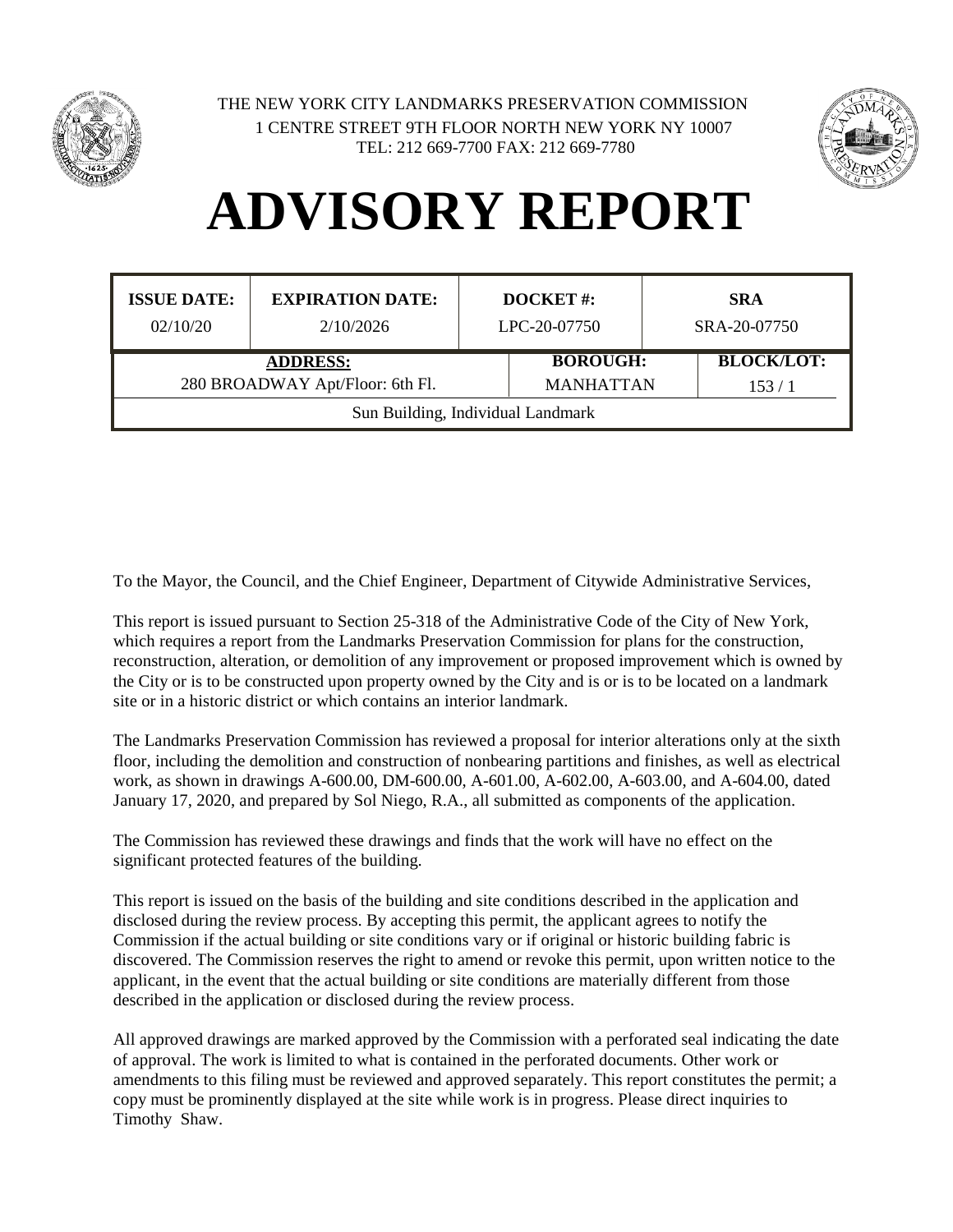SaunCaunel.

Sarah Carroll Chair

**cc:** William Neeley, Deputy Director; Itzhak Hashinovsky, I & L Consulting LLC

**Page 2** Issued: 02/10/20 DOCKET #: LPC-20-07750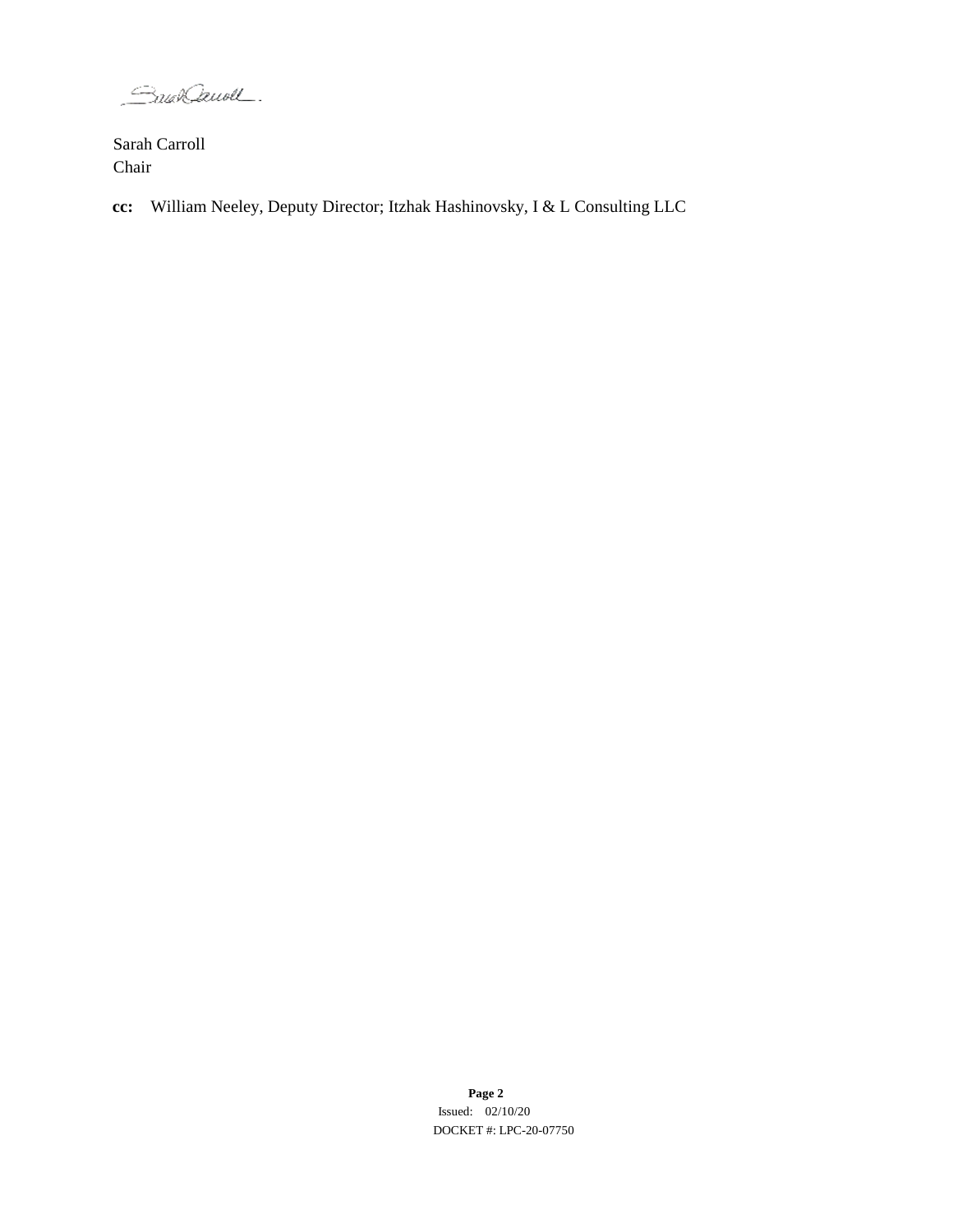



## **ADVISORY REPORT**

| <b>ISSUE DATE:</b>                                    | <b>EXPIRATION DATE:</b> | <b>DOCKET#:</b> |                  |  | <b>SRA</b>        |
|-------------------------------------------------------|-------------------------|-----------------|------------------|--|-------------------|
| 02/13/20                                              | 2/13/2026               | LPC-20-07861    |                  |  | SRA-20-07861      |
| <b>ADDRESS:</b>                                       |                         |                 | <b>BOROUGH:</b>  |  | <b>BLOCK/LOT:</b> |
| 280 BROADWAY Apt/Floor: 7th fl                        |                         |                 | <b>MANHATTAN</b> |  | 153/1             |
| African Burial Ground & The Commons Historic District |                         |                 |                  |  |                   |
| Sun Building, Individual Landmark                     |                         |                 |                  |  |                   |

To the Mayor, the Council, and the Chief Engineer, Department of Citywide Administrative Services,

This report is issued pursuant to Section 25-318 of the Administrative Code of the City of New York, which requires a report from the Landmarks Preservation Commission for plans for the construction, reconstruction, alteration, or demolition of any improvement or proposed improvement which is owned by the City or is to be constructed upon property owned by the City and is or is to be located on a landmark site or in a historic district or which contains an interior landmark.

The Landmarks Preservation Commission has reviewed a proposal for interior alterations only at the seventh floor, as shown on drawings G-001.00, A-700.00, and A-701.00, dated February 6, 2020, and prepared by Sol Niego, R.A., all submitted as components of the application.

The Commission has reviewed these drawings and finds that the work will have no effect on the significant protected features of the building.

This report is issued on the basis of the building and site conditions described in the application and disclosed during the review process. By accepting this permit, the applicant agrees to notify the Commission if the actual building or site conditions vary or if original or historic building fabric is discovered. The Commission reserves the right to amend or revoke this permit, upon written notice to the applicant, in the event that the actual building or site conditions are materially different from those described in the application or disclosed during the review process.

All approved drawings are marked approved by the Commission with a perforated seal indicating the date of approval. The work is limited to what is contained in the perforated documents. Other work or amendments to this filing must be reviewed and approved separately. This report constitutes the permit; a copy must be prominently displayed at the site while work is in progress. Please direct inquiries to Winnie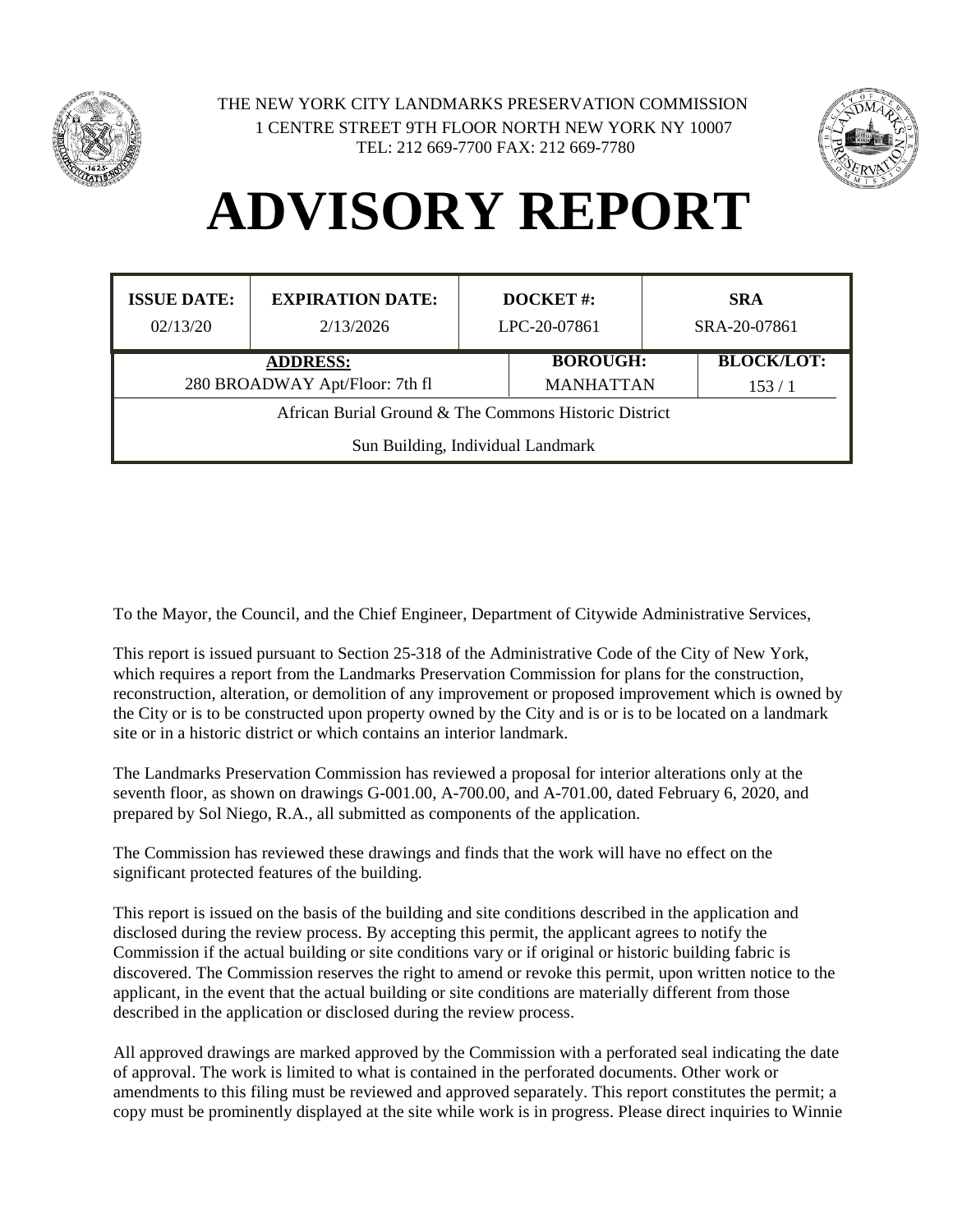Chau.<br>*Caula Cauvell*.

Sarah Carroll Chair

**cc:** Emma Waterloo, Deputy Director; Itzhak Hashinovsky, I & L Consulting LLC

**Page 2** Issued: 02/13/20 DOCKET #: LPC-20-07861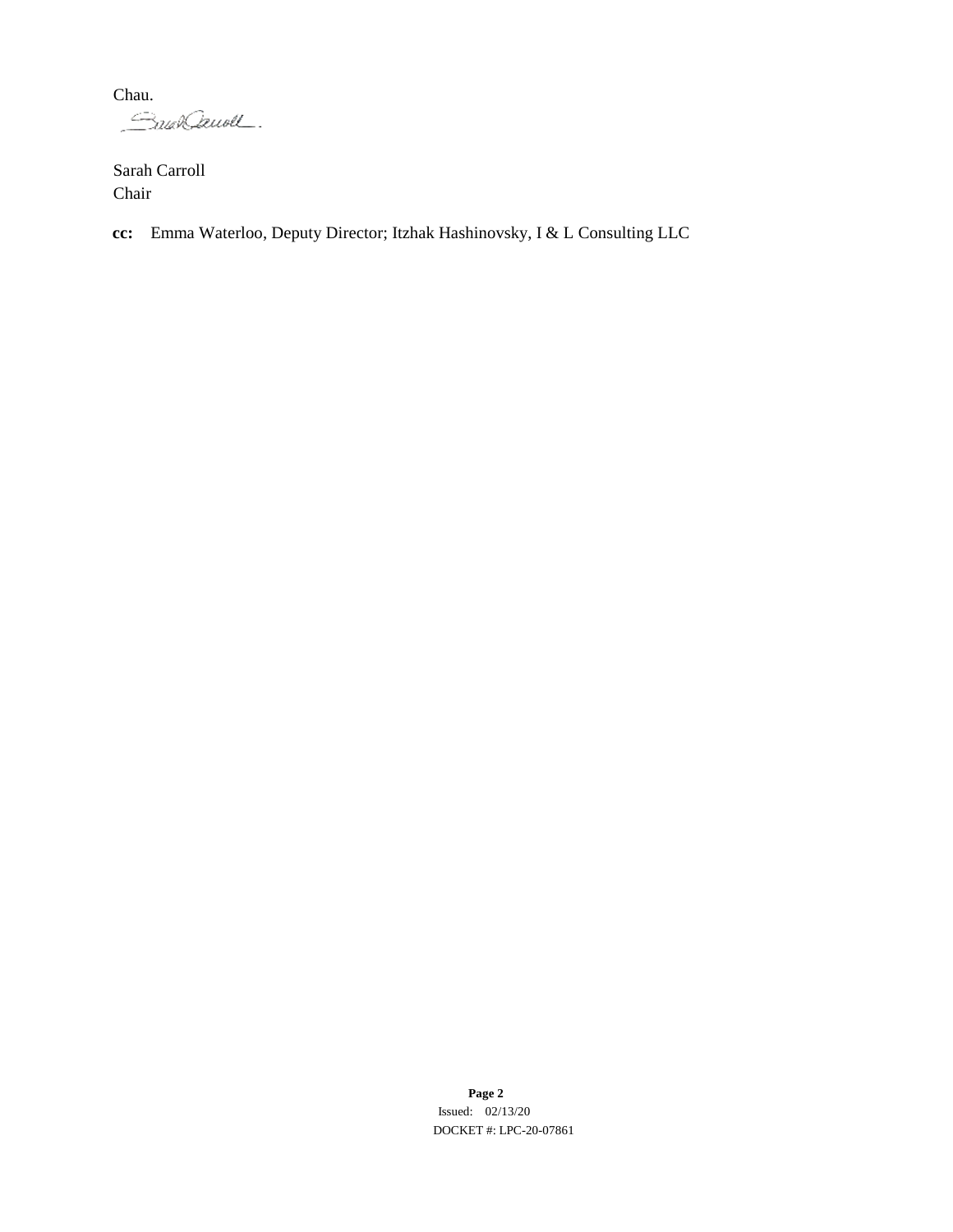



## **ADVISORY REPORT**

| <b>ISSUE DATE:</b><br>02/19/20                                 | <b>EXPIRATION DATE:</b><br>2/19/2026 | <b>DOCKET#:</b><br>LPC-20-08071 |                 | <b>SRA</b><br>SRA-20-08071 |                   |
|----------------------------------------------------------------|--------------------------------------|---------------------------------|-----------------|----------------------------|-------------------|
|                                                                | <b>ADDRESS:</b>                      |                                 | <b>BOROUGH:</b> |                            | <b>BLOCK/LOT:</b> |
| 2 EASTERN PARKWAY Apt/Floor: 2nd Floor                         |                                      |                                 | <b>BROOKLYN</b> |                            | 1183/2            |
| Brooklyn Public Library, Central Building, Individual Landmark |                                      |                                 |                 |                            |                   |

To the Mayor, the Council, and the Director of Capital Planning, Brooklyn Public Library:

This report is issued pursuant to Section 25-318 of the Administrative Code of the City of New York, which requires a report from the Landmarks Preservation Commission for plans for the construction, reconstruction, alteration, or demolition of any improvement or proposed improvement which is owned by the City or is to be constructed upon property owned by the City and is or is to be located on a landmark site or in a historic district or which contains an interior landmark.

The Landmarks Preservation Commission received a proposal for interior alterations only at the second floor, including the demolition and construction of nonbearing partitions and finishes as shown on drawings labeled A-001.00, D-101.00, A-101.00, A-102.00, A-103.00, A-104.00, A-301.00, and EN-102.00 dated (as issued on) February 11, 2020 and prepared by Constance M. Gangemi Slampiak, R.A, and drawings labeled M-101.00, M-102.00, M-201.00, and EN-101.00 dated (as issued on) February 11, 2020 and prepared by Ciro Joseph Capano, P.E., all submitted as components of the application by George Berger & Associates.

The Commission has reviewed the application and these drawings and finds that the work will have no effect on significant protected features of the Individual Landmark.

This report is issued on the basis of the building and site conditions described in the application and disclosed during the review process. By accepting this permit, the applicant agrees to notify the Commission if the actual building or site conditions vary or if original or historic building fabric is discovered. The Commission reserves the right to amend or revoke this permit, upon written notice to the applicant, in the event that the actual building or site conditions are materially different from those described in the application or disclosed during the review process.

All approved drawings are marked approved by the Commission with a perforated seal indicating the date of approval. The work is limited to what is contained in the perforated documents. Other work or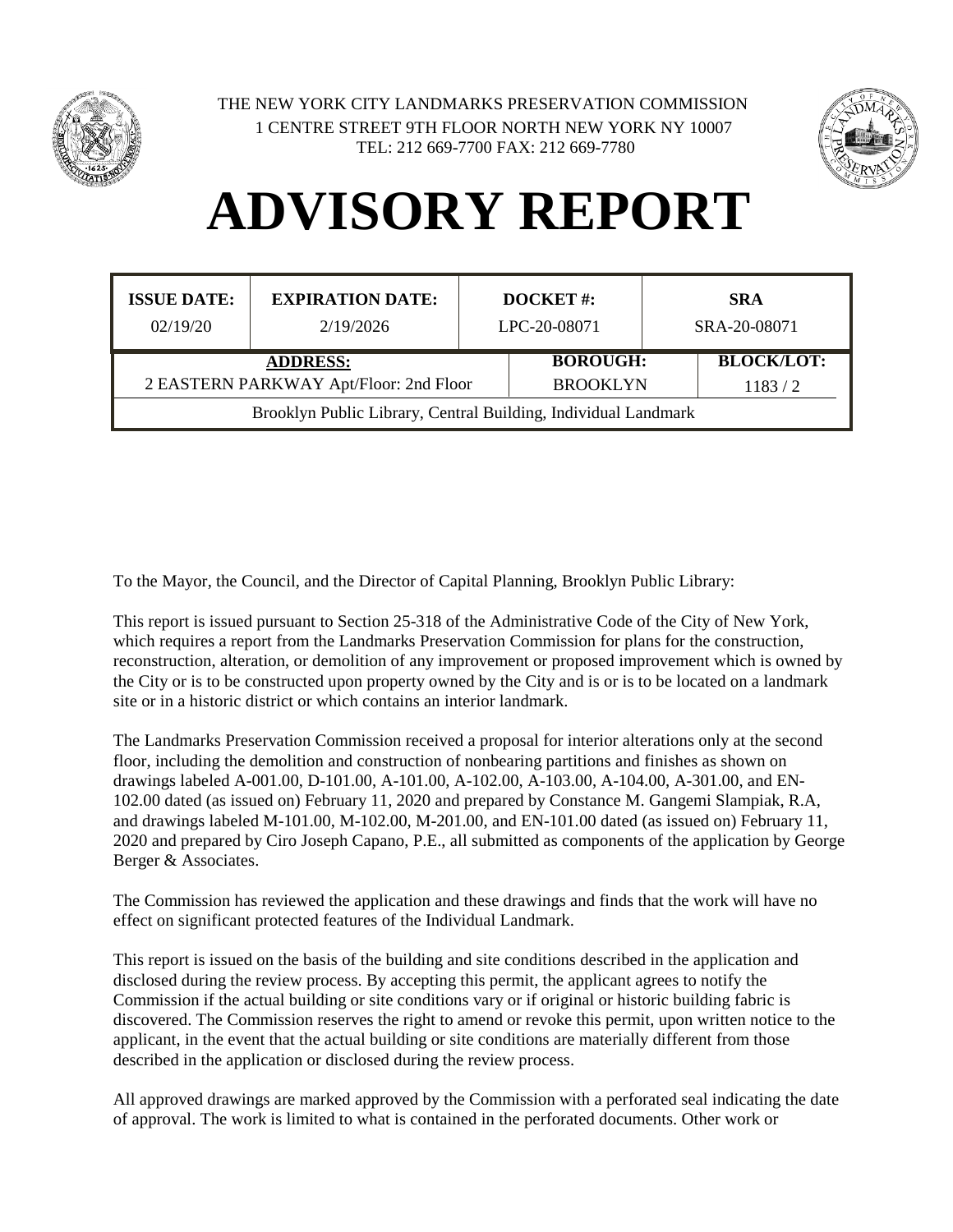amendments to this filing must be reviewed and approved separately. This report constitutes the permit; a copy must be prominently displayed at the site while work is in progress. Please direct inquiries to James Russiello.

Saun Cauvell.

Sarah Carroll Chair

**cc:** Caroline Kane Levy, Deputy Director; Lori Armstrong, Filing Representative, George Berger & Associates

> **Page 2** Issued: 02/19/20 DOCKET #: LPC-20-08071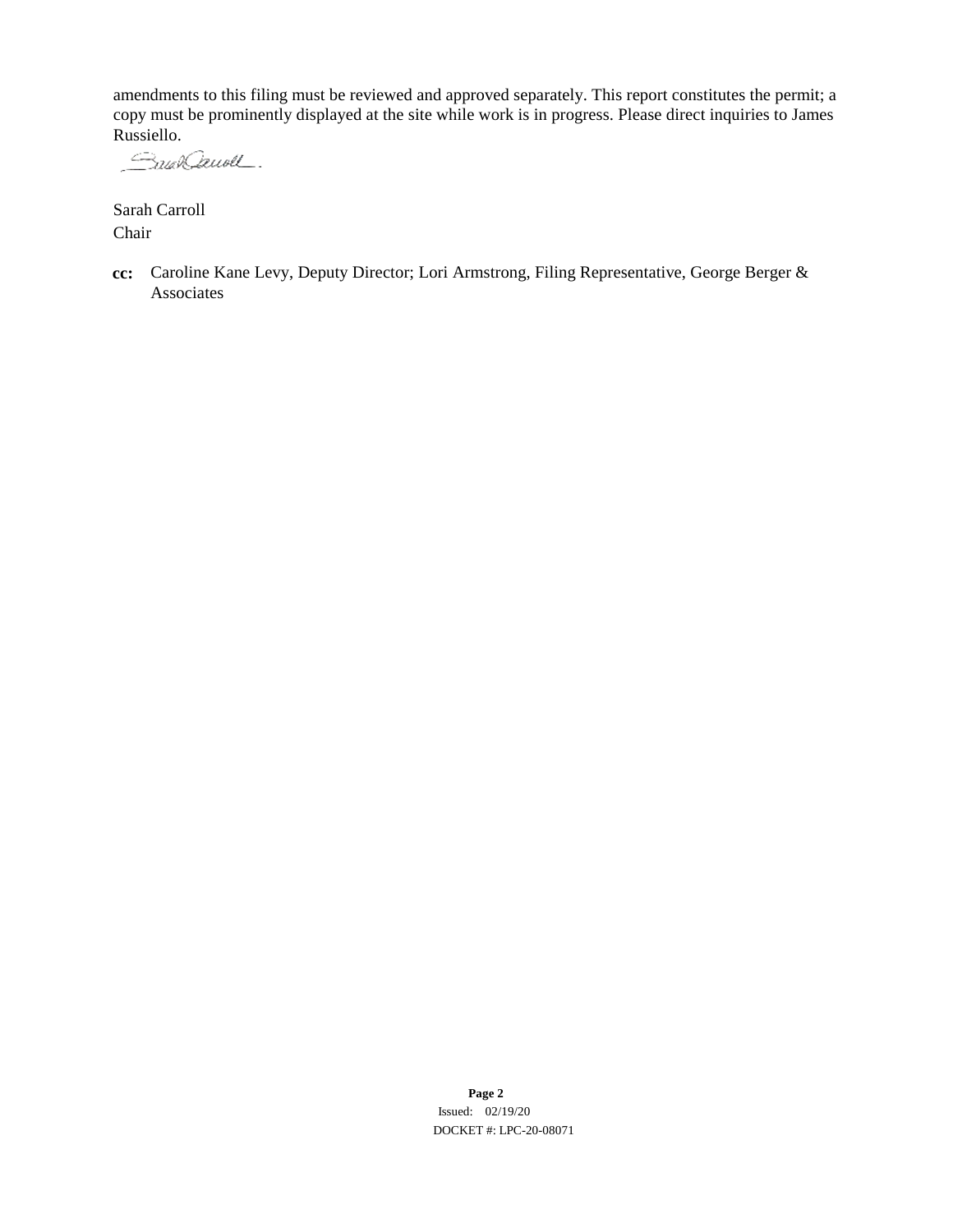



| <b>ISSUE DATE:</b>                                                               | <b>EXPIRATION DATE:</b> | <b>DOCKET#:</b> |                   |  |  | <b>SRB</b>   |
|----------------------------------------------------------------------------------|-------------------------|-----------------|-------------------|--|--|--------------|
| 02/13/20                                                                         | 2/13/2026               | LPC-20-06324    |                   |  |  | SRB-20-06324 |
| <b>ADDRESS:</b>                                                                  |                         | <b>BOROUGH:</b> | <b>BLOCK/LOT:</b> |  |  |              |
| <b>Tudor City Place</b>                                                          |                         | Manhattan       | 1335/12           |  |  |              |
| Mary O'Connor and Tudor Grove Playgrounds<br><b>Tudor City Historic District</b> |                         |                 |                   |  |  |              |

To the Mayor, the Council, and the Commissioner of the New York City Department of Parks & Recreation,

This report is issued pursuant to Sections 3020 and 854 (h) of the New York City Charter and Section 25- 318 of the Administrative Code of the City of New York, which require a report from the Landmarks Preservation Commission for certain plans for the construction, reconstruction, alteration, or demolition of any improvement or proposed improvement which is owned by the City or is to be constructed upon property owned by the City and is or is to be located on a landmark site or in a historic district or which contains an interior landmark.

The Landmarks Preservation Commission reviewed a proposal for work throughout the Mary O'Connor and Tudor Grove playgrounds, located along East 42nd Street, between Tudor City Place and 2nd Avenue, including removing modern bluestone paving, modern rubber safety surfaces, modern play equipment and modern wood and metal benches; repainting a metal swing set frame black; the installation of new rubber safety surfaces play equipment, 4' wide benches ("World's Fair"), two new trash receptacles, a limited area of concrete paving, and new drinking fountains, as shown and described in a written scope of work titled "Scope of Work for Mary 'O Connor & Tudor Grove Playgrounds in Manhattan, NY," and sheets 1 through 20, dated December 9, 2019 and prepared by the New York City Department of Parks and Recreation, all submitted as components of the application.

In reviewing this proposal, the Commission notes that these two public playgrounds, described in the Tudor City Historic District Designation Report as "north public park" (Mary O'Connor Playground) and "south public park" (Tudor Grove Playground), are extensions of Tudor City's original open space created when East 42nd Street was widened by the city after World War II.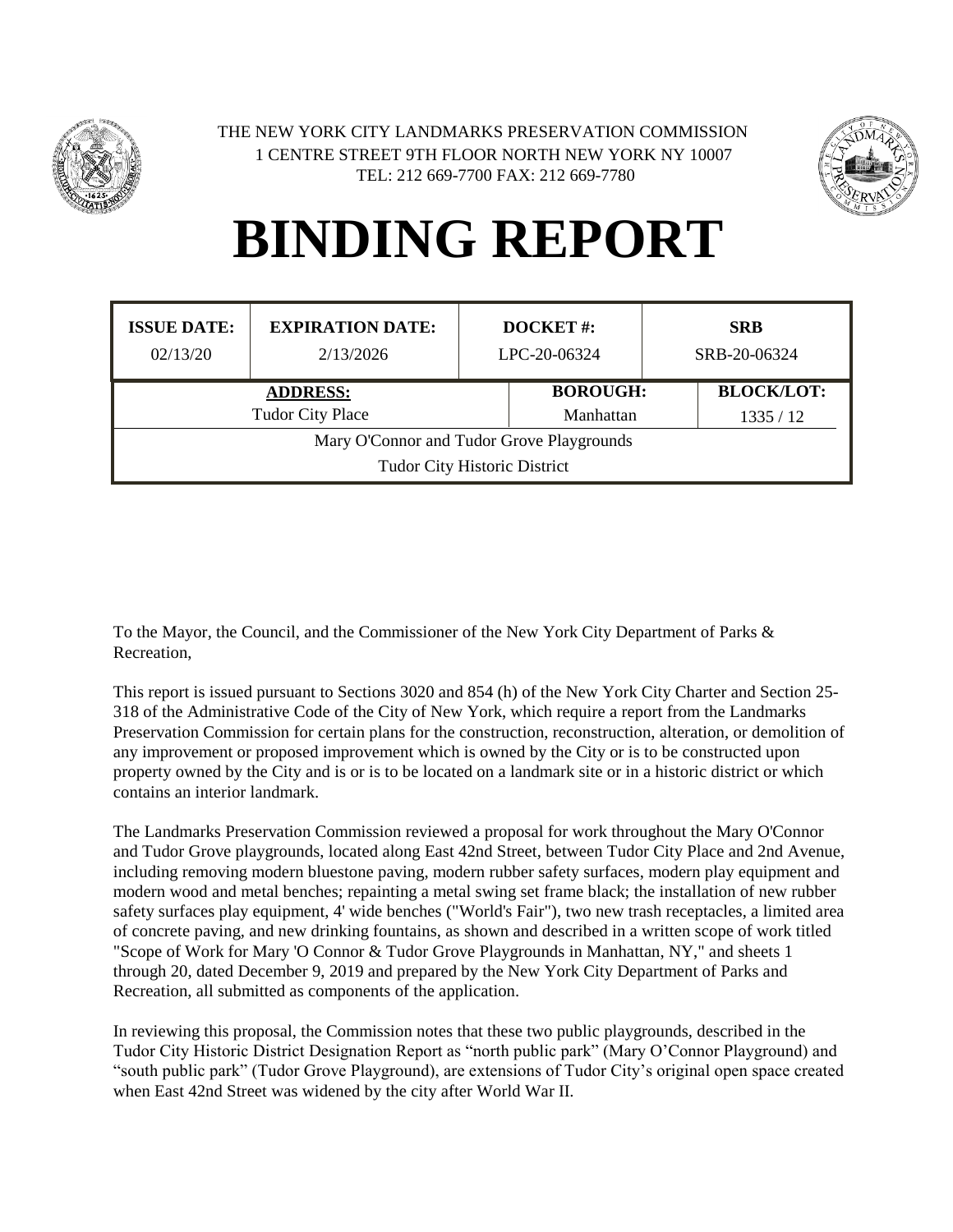With regard to this proposal, the Commission finds that the work will not alter any significant architectural features; that the work will be within existing playgrounds; that the work will not result in an increase in the amount of paving; and that the cumulative effect of the work will enhance safety and barrier free access, without detracting from any significant architectural or historic features of the parks or historic district; and that the placement, size, materials and finishes of the proposed play equipment, safety surface mats, and site furnishings will be typical of playgrounds and not draw undue attention to the installations. The work, therefore, is approved.

PLEASE NOTE: The removal of an existing tree, and planting of a new tree is shown on the drawings, but not regulated by the Landmarks preservation Commission.

This report is issued on the basis of the building and site conditions described in the application and disclosed during the review process. By accepting this permit, the applicant agrees to notify the Commission if the actual building or site conditions vary or if original or historic building fabric is discovered. The Commission reserves the right to amend or revoke this permit, upon written notice to the applicant, in the event that the actual building or site conditions are materially different from those described in the application or disclosed during the review process.

All approved drawings are marked approved by the Commission with a perforated seal indicating the date of approval. The work is limited to what is contained in the perforated documents. Other work or amendments to this filing must be reviewed and approved separately. This report constitutes the permit; a copy must be prominently displayed at the site while work is in progress. Please direct inquiries to Misha'el Shabrami.

Small Denoll

Sarah Carroll Chair

**cc:** Bernadette Artus, Deputy Director; Sara Reinstein, New York City Department of Parks & Recreation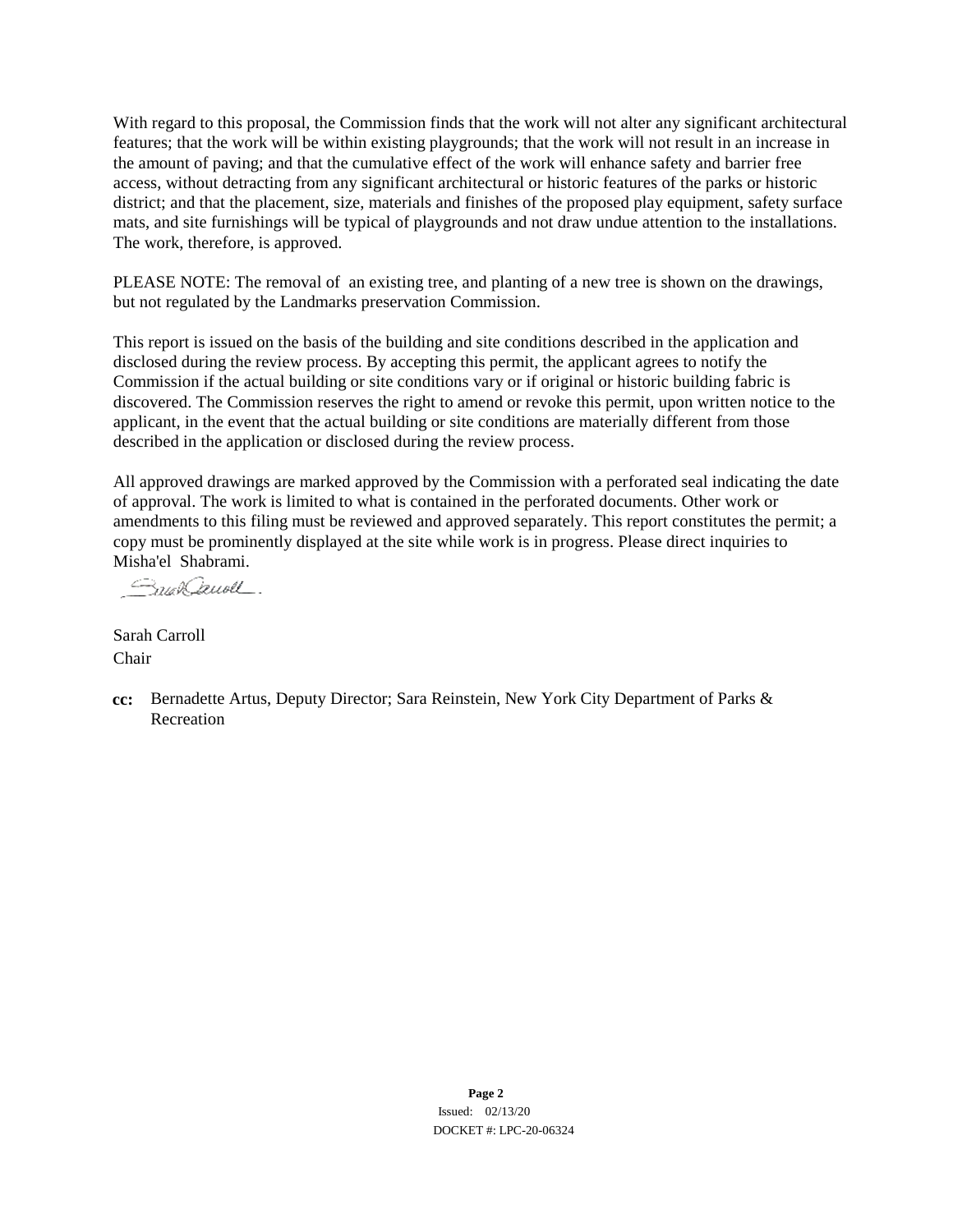



| <b>ISSUE DATE:</b>                              | <b>EXPIRATION DATE:</b> | <b>DOCKET#:</b> |                  |  | <b>SRB</b>        |
|-------------------------------------------------|-------------------------|-----------------|------------------|--|-------------------|
| 02/24/20                                        | 2/24/2026               | LPC-20-07572    |                  |  | SRB-20-07572      |
| <b>ADDRESS:</b>                                 |                         |                 | <b>BOROUGH:</b>  |  | <b>BLOCK/LOT:</b> |
| 1000 FIFTH AVENUE                               |                         |                 | <b>MANHATTAN</b> |  | 1111/1            |
| Metropolitan Museum of Art, Interior Landmark   |                         |                 |                  |  |                   |
| Metropolitan Museum of Art, Individual Landmark |                         |                 |                  |  |                   |

To the Mayor, the Council, and the Acting Commissioner of the New York City Department of Cultural Affairs,

This report is issued pursuant to Sections 3020 and 854 (h) of the New York City Charter and Section 25- 318 of the Administrative Code of the City of New York, which require a report from the Landmarks Preservation Commission for certain plans for the construction, reconstruction, alteration, or demolition of any improvement or proposed improvement which is owned by the City or is to be constructed upon property owned by the City and is or is to be located on a landmark site or in a historic district or which contains an interior landmark.

The Landmarks Preservation Commission has reviewed a proposal for temporary interior alterations at the transverse passageways at the north and south ends of the Great Hall, which are within the portion of the building designated as an Interior Landmark, including removing modern sign panels from the south wall of the transverse passageway at the south end of the Great Hall, and from the north wall of the transverse passageway at the north end of the Great Hall, in conjunction with sealing the holes left by their removal with new plaster; and installing twelve (12) digital display signs at the transverse passageways, which will be installed on April 3, 2020, and removed by September 30, 2020, including installing six (6) signs at the south wall of the transverse passageway at the south end of the Great Hall, and installing six (6) signs at the north wall of the transverse passageway, utilizing six (6) 3/8" fasteners per display (72 total); and sealing the holes left after the removal of the digital displays with new plaster, as described and shown in letters, dated February 4, 2020, and prepared by Rebekah Seely, Assistant Manager for Financial & Administrative Services, Capital Projects; and February 17, 2020 and February 20, 2020, and prepared by Justin Mayer, Project Manager, Construction & Facilities, of the Metropolitan Museum of Art; written specifications, dated (received) February 18, 2020, and submitted by Henry Miller, of Beyer Blinder Belle Architects & Planners LLP; and drawings A101.00, dated January 31, 2020; and G-100.00, A-100.00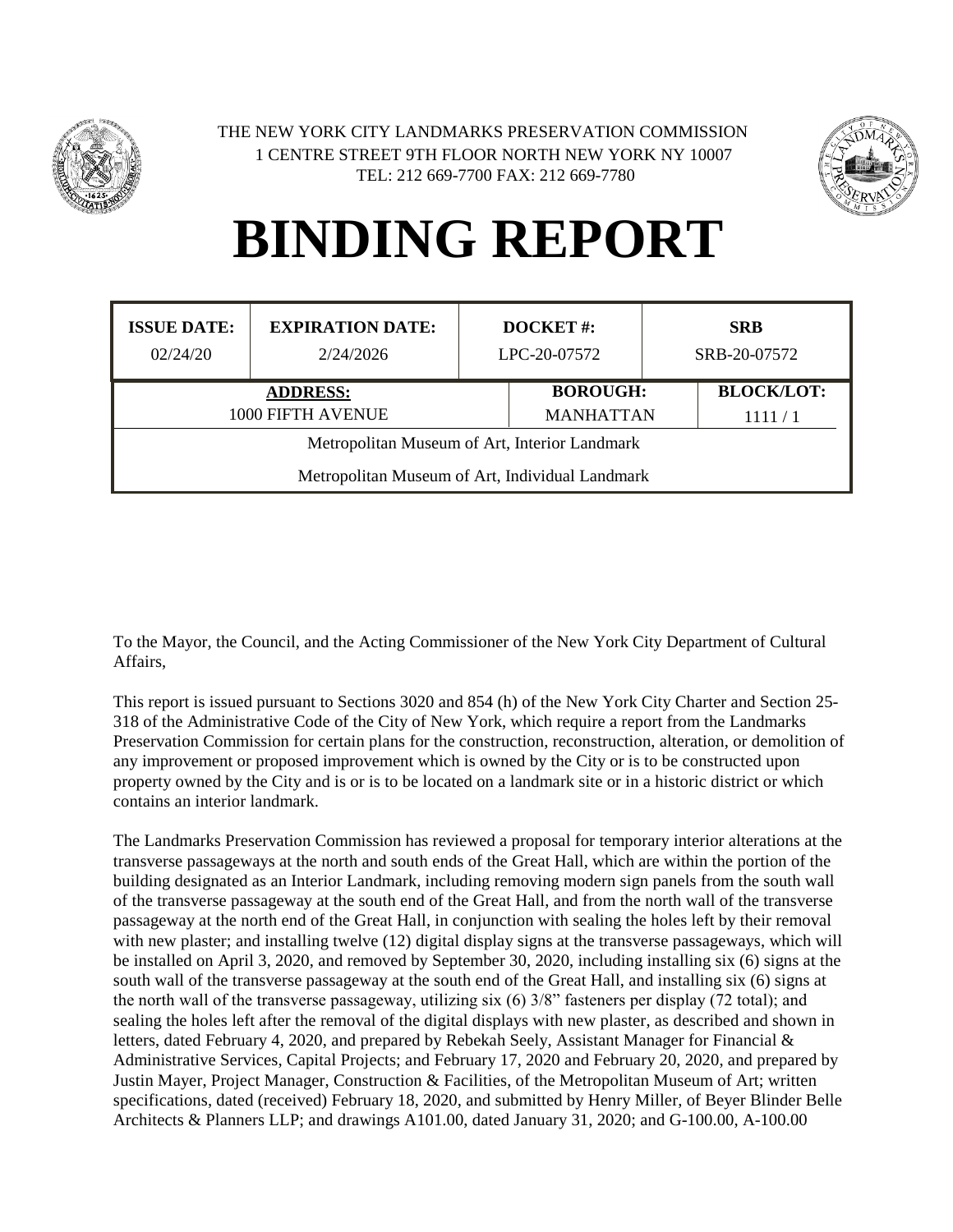through A-102.0, IT-001.00 through IT-003.00, IT-100.00, IT-103.00, IT-300.00, IT-600.00, IT-601.00, and IT-700.00 through IT-702.00, dated (issued) February 3, 2020, and prepared by Beyer Blinder Belle Architects & Planners LLP, all submitted as components of the application.

In reviewing this proposal, the Commission notes that the Metropolitan Museum of Art Designation Report describes 1000 Fifth Avenue as a Beaux-Arts and Roman style museum, built in 1864-1965, and designed by Vaux and Mould, R.M. Hunt, McKim Mead and White, and others; and that the Metropolitan Museum of Art Interiors Designation Report describes the interior designated space as an entrance vestibule, the Great Hall, a passageway, corridors, the Grand Staircase, halls, balconies, and all vaults and domes above these halls and balconies, designed by Richard Morris Hunt and Richard Howland Hunt, with consulting architect George B. Post, and built in 1895-1902.

With regard to the proposal, the Commission finds that certain aspects of the work are in accordance with the provisions set forth in Title 63 of the Rules of the City of New York, Section 2-05 for Temporary Installations. Furthermore, with regard to these or other aspects of the work, the Commission finds that the work will not damage, eliminate, or conceal any significant architectural features; that the modern sign panels to be removed are not significant features of the designated Interior Landmark; and that the repair plaster will match the existing plaster in terms of materials, details, profiles, and finish, and will be finished to blend seamlessly with the surrounding plaster. Based on these findings, the Commission determined that the work is appropriate to the building and to the building. The work, therefore, is approved.

Please see Title 63 of the Rules of the City of New York for complete text of any Rule section(s) cited in this permit: http://www1.nyc.gov/site/lpc/applications/rules-guides.page

SAMPLES REQUIRED: Pursuant to Title 63 of the Rules of the City of New York, Section 2-11(b)(5) and 2-11(b)(7) for Repair, Restoration, Replacement and Re-creation of Building Façades and Related Exterior Elements, this permit is being issued contingent upon the Commission's review and approval of installed sample mockups of repair plaster at locations requiring repair, prior to the commencement of work. Review instructions in the subsection cited above before preparing samples. Submit clear, color digital photographs of all samples to MCraren@lpc.nyc.gov for review, or contact staff to schedule a site visit.

This report is issued on the basis of the building and site conditions described in the application and disclosed during the review process. By accepting this permit, the applicant agrees to notify the Commission if the actual building or site conditions vary or if original or historic building fabric is discovered. The Commission reserves the right to amend or revoke this permit, upon written notice to the applicant, in the event that the actual building or site conditions are materially different from those described in the application or disclosed during the review process.

All approved drawings are marked approved by the Commission with a perforated seal indicating the date of approval. The work is limited to what is contained in the perforated documents. Other work or amendments to this filing must be reviewed and approved separately. This report constitutes the permit; a copy must be prominently displayed at the site while work is in progress. Please direct inquiries to Michelle Craren.

Small Denoll

**Page 2** Issued: 02/24/20 DOCKET #: LPC-20-07572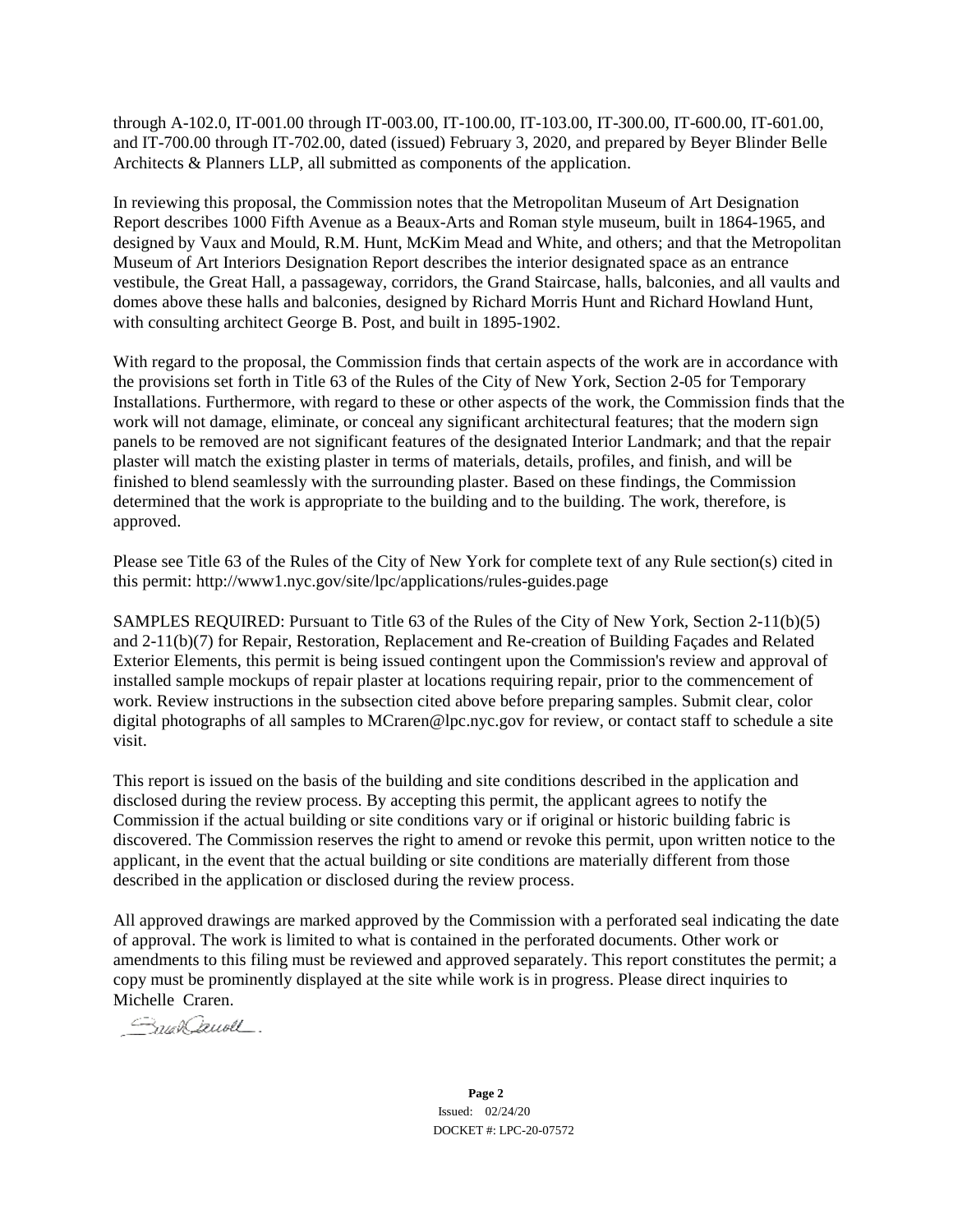Sarah Carroll Chair

**cc:** Emma Waterloo, Deputy Director; Rebekah Seely, Metropolitan Museum of Art

**Page 3** Issued: 02/24/20 DOCKET #: LPC-20-07572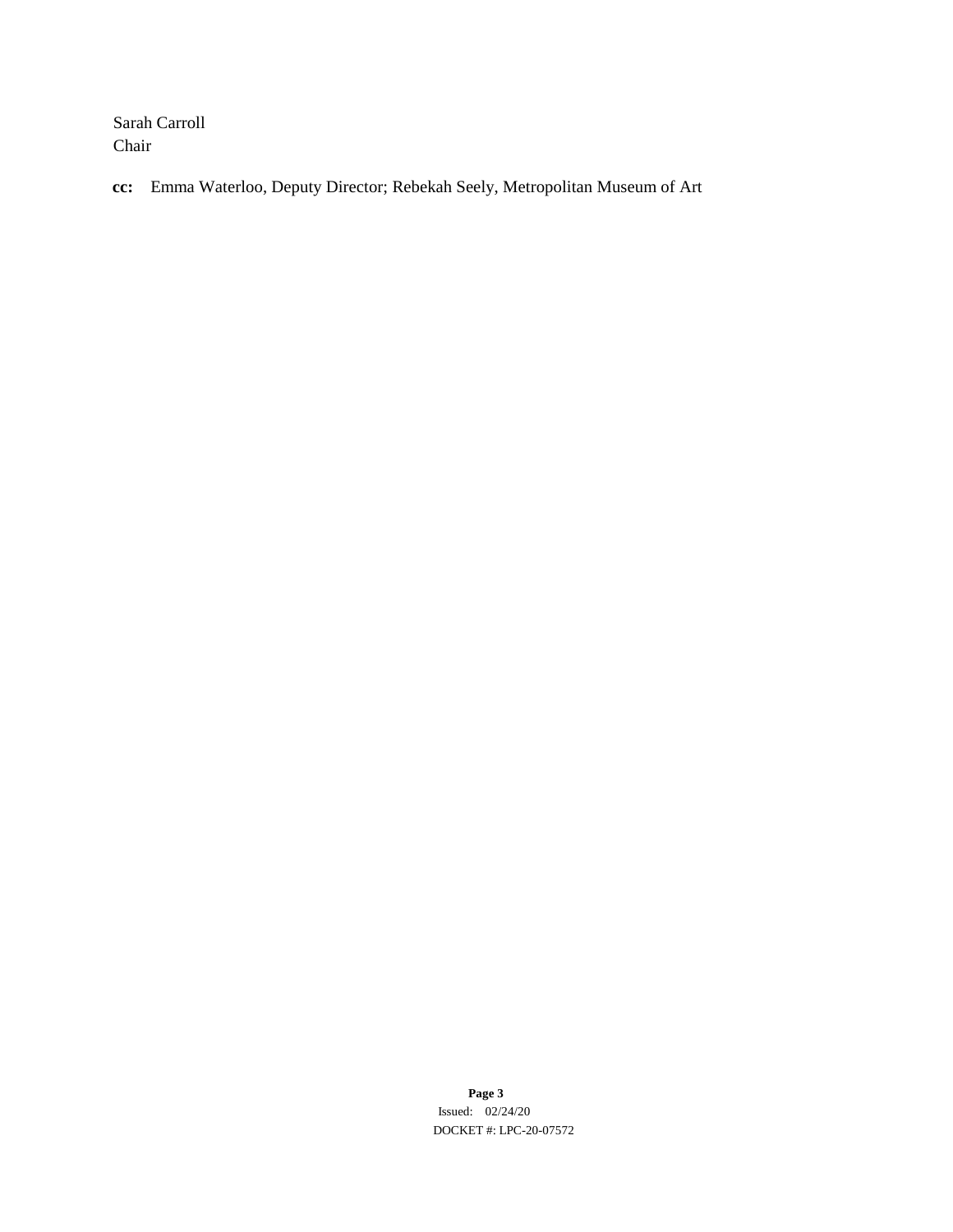



| <b>ISSUE DATE:</b><br>02/10/20           | <b>EXPIRATION DATE:</b><br>2/10/2026           | DOCKET#:<br>LPC-20-07596 |                 | <b>SRB</b><br>SRB-20-07596 |  |  |
|------------------------------------------|------------------------------------------------|--------------------------|-----------------|----------------------------|--|--|
|                                          | <b>ADDRESS:</b>                                |                          | <b>BOROUGH:</b> | <b>BLOCK/LOT:</b>          |  |  |
|                                          | NYC STREET LIGHT POLES                         |                          |                 |                            |  |  |
|                                          | <b>NYC</b> Streetlight Poles                   |                          |                 |                            |  |  |
|                                          | Historic Street Lampposts, Individual Landmark |                          |                 |                            |  |  |
| <b>Fieldston Historic District</b>       |                                                |                          |                 |                            |  |  |
| <b>Grand Concourse Historic District</b> |                                                |                          |                 |                            |  |  |

To the Mayor, the Council, and the Director, Mobile Telecom Franchises & Special Projects,

This report is issued pursuant to Sections 3020 and 854 (h) of the New York City Charter and Section 25- 318 of the Administrative Code of the City of New York, which require a report from the Landmarks Preservation Commission for certain plans for the construction, reconstruction, alteration, or demolition of any improvement or proposed improvement which is owned by the City or is to be constructed upon property owned by the City and is or is to be located on a landmark site or in a historic district or which contains an interior landmark.

The Landmarks Preservation Commission has reviewed a proposal for installing telecommunications poletop antennas and associated transmitter boxes mounted on existing utility and light poles, the design and attachment of which are in accordance with the guidelines established by the Public Design Commission. The work will occur at utility and light poles located within the Fieldston and Grand Concourse Historic Districts. The work consists of installing three (3) telecommunications poletop antennas and transmitter boxes at two (2) existing utility poles and at an existing light pole, as well as installing conduit mounted to the metal shaft of the poles, all finished brown or gray to match the existing utility and light poles; excavating concrete pavers where the concrete will be replaced to match the preexisting tint and scoring; and excavating and backfilling soil, as described and shown in existing conditions photographs, a locator map, poletop manager print out, manhole cover diagram, and a letter, dated February 4, 2020, prepared by Judith Garcia of NYC DoITT, and submitted as components of the application.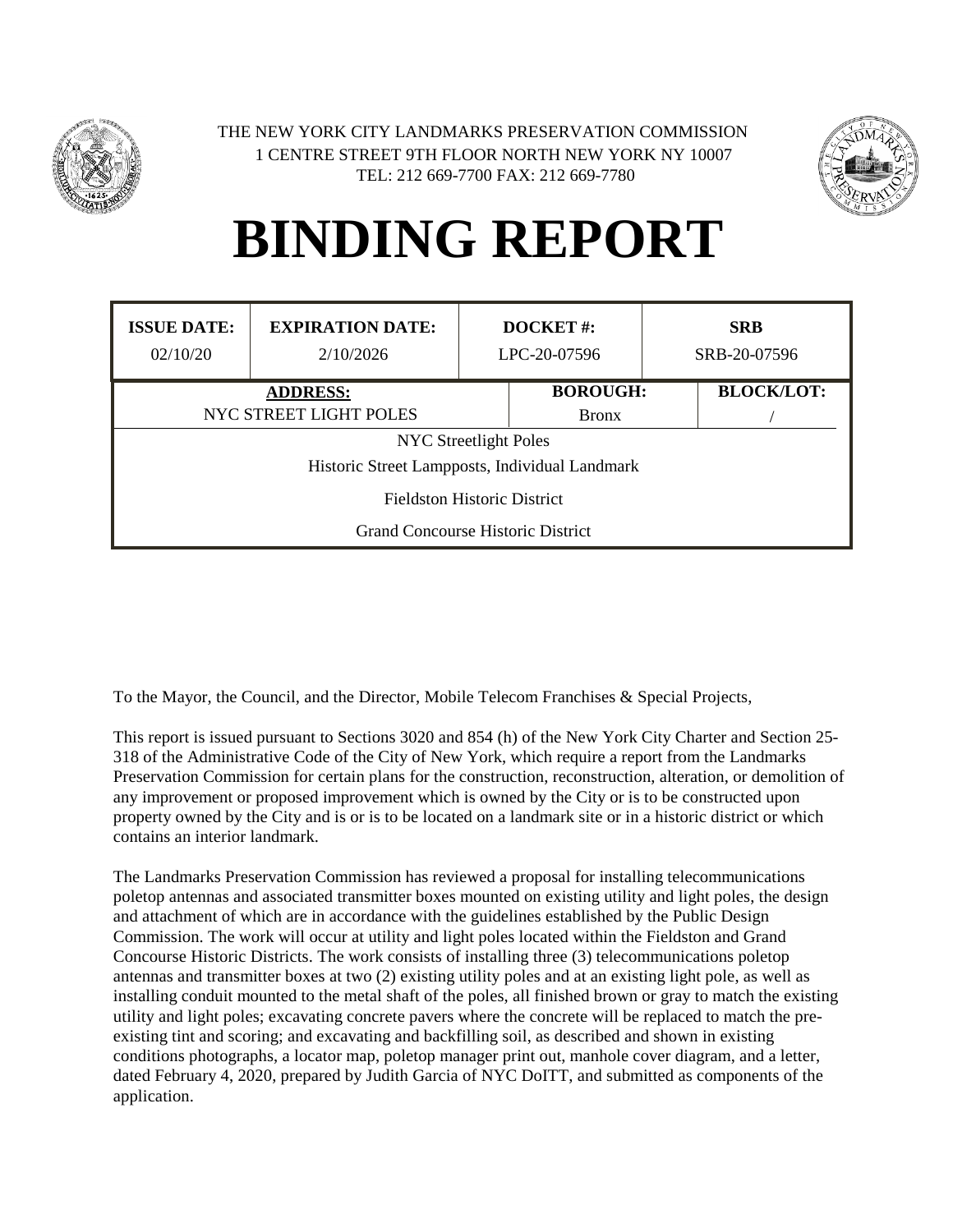In reviewing this proposal, the Commission notes that multiple telecommunications poletop antenna and transmitter box are proposed to be mounted on light poles throughout New York City's historic districts; that the Department of Information Technology and Telecommunications applications for such work have been divided into multiple phases, of which the current proposal consists of three (3) of such installations. The Commission also notes that the current application excludes any proposal for work with the African Burial Ground and The Commons Historic District, which must be reviewed and approved separately by the Landmarks Preservation Commission's Director of Archaeology. The Commission further notes that the Art Commission issued Certificate of Final Approval 22232 on September 14, 2005, approving the design of telecommunications poletop antennas and transmitter boxes, with associated conditions. The Approved poletop identification numbers within the Fieldston and Grand Concourse Historic Districts is: 22800, 23001, and 20518.

With regard to this proposal, the Commission finds that the small size, neutral finish, simple design, and mounting height of the proposed poletop antennas and transmitter boxes will help them to be discreet installations at the upper portions of the utility and light poles; that the installations will not call attention to themselves and will not detract from the streetscape; that the conduit run will be the thinnest possible diameter and will be finished to blend with the utility and light pole shaft, so as not to call undue attention to itself; and that any concrete sidewalks to be excavated will be replaced with new concrete to match the tint and scoring of the adjacent concrete paving; and that the removed soil will be reused to refill the excavated areas. Based on these findings, the proposed work is determined to be appropriate to these scenic landmark and historic districts. Therefore, the work is approved.

Please provide one or more 8 by 10 inch black and white photographs of the completed work to the Public Design Commission of the City of New York, for its records.

This report is issued on the basis of the building and site conditions described in the application and disclosed during the review process. By accepting this permit, the applicant agrees to notify the Commission if the actual building or site conditions vary or if original or historic building fabric is discovered. The Commission reserves the right to amend or revoke this permit, upon written notice to the applicant, in the event that the actual building or site conditions are materially different from those described in the application or disclosed during the review process.

All approved drawings are marked approved by the Commission with a perforated seal indicating the date of approval. The work is limited to what is contained in the perforated documents. Other work or amendments to this filing must be reviewed and approved separately. This report constitutes the permit; a copy must be prominently displayed at the site while work is in progress. Please direct inquiries to Winnie

Chau.<br>*Caula Cheuvell*.

Sarah Carroll Chair

**cc:** Emma Waterloo, Deputy Director; Judith Garcia, NYC DoITT

**Page 2** Issued: 02/10/20 DOCKET #: LPC-20-07596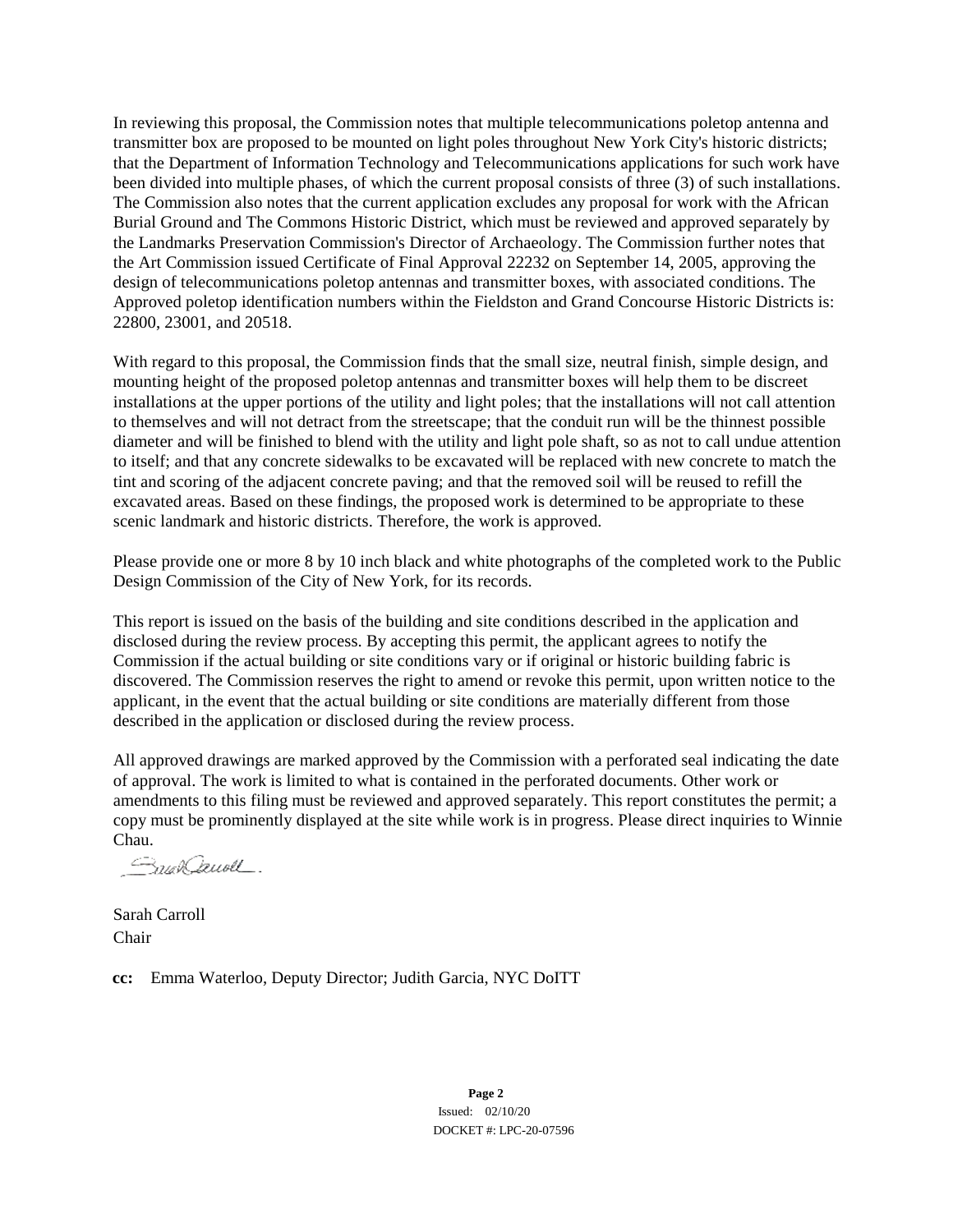



| <b>ISSUE DATE:</b><br>02/11/20                 | <b>EXPIRATION DATE:</b><br>2/11/2026 | <b>DOCKET#:</b><br>LPC-20-07667 |  |                   | <b>SRB</b><br>SRB-20-07667 |  |
|------------------------------------------------|--------------------------------------|---------------------------------|--|-------------------|----------------------------|--|
| <b>ADDRESS:</b>                                |                                      | <b>BOROUGH:</b>                 |  | <b>BLOCK/LOT:</b> |                            |  |
|                                                |                                      | <b>Brooklyn</b>                 |  |                   |                            |  |
|                                                | <b>NYC</b> Streetlight Poles         |                                 |  |                   |                            |  |
| Historic Street Lampposts, Individual Landmark |                                      |                                 |  |                   |                            |  |
| Vinegar Hill Historic District                 |                                      |                                 |  |                   |                            |  |

To the Mayor, the Council, and the Director, Mobile Telecom Franchises & Special Projects,

This report is issued pursuant to Sections 3020 and 854 (h) of the New York City Charter and Section 25- 318 of the Administrative Code of the City of New York, which require a report from the Landmarks Preservation Commission for certain plans for the construction, reconstruction, alteration, or demolition of any improvement or proposed improvement which is owned by the City or is to be constructed upon property owned by the City and is or is to be located on a landmark site or in a historic district or which contains an interior landmark.

The Landmarks Preservation Commission has reviewed a proposal for installing a telecommunications poletop antenna and an associated transmitter box mounted on an existing utility pole, the design and attachment of which are in accordance with the guidelines established by the Public Design Commission. The work will occur at an existing utility pole located within the Vinegar Hill Historic District. The work consists of installing one (1) telecommunications poletop antenna and transmitter box at an existing utility pole, as well as installing conduit mounted to the shaft of the utility pole, all finished brown to match the existing utility pole; and excavating concrete pavers where the concrete will be replaced to match the preexisting tint and scoring, as described and shown in existing conditions photographs, a locator map, poletop manager print out, manhole cover diagram, and a letter, dated February 5, 2020, prepared by Judith Garcia of NYC DoITT, and submitted as components of the application.

In reviewing this proposal, the Commission notes that multiple telecommunications poletop antennas and transmitter boxes are proposed to be mounted on light poles throughout New York City's historic districts; that the Department of Information Technology and Telecommunications applications for such work have been divided into multiple phases, of which the current proposal consists of one (1) of such installations.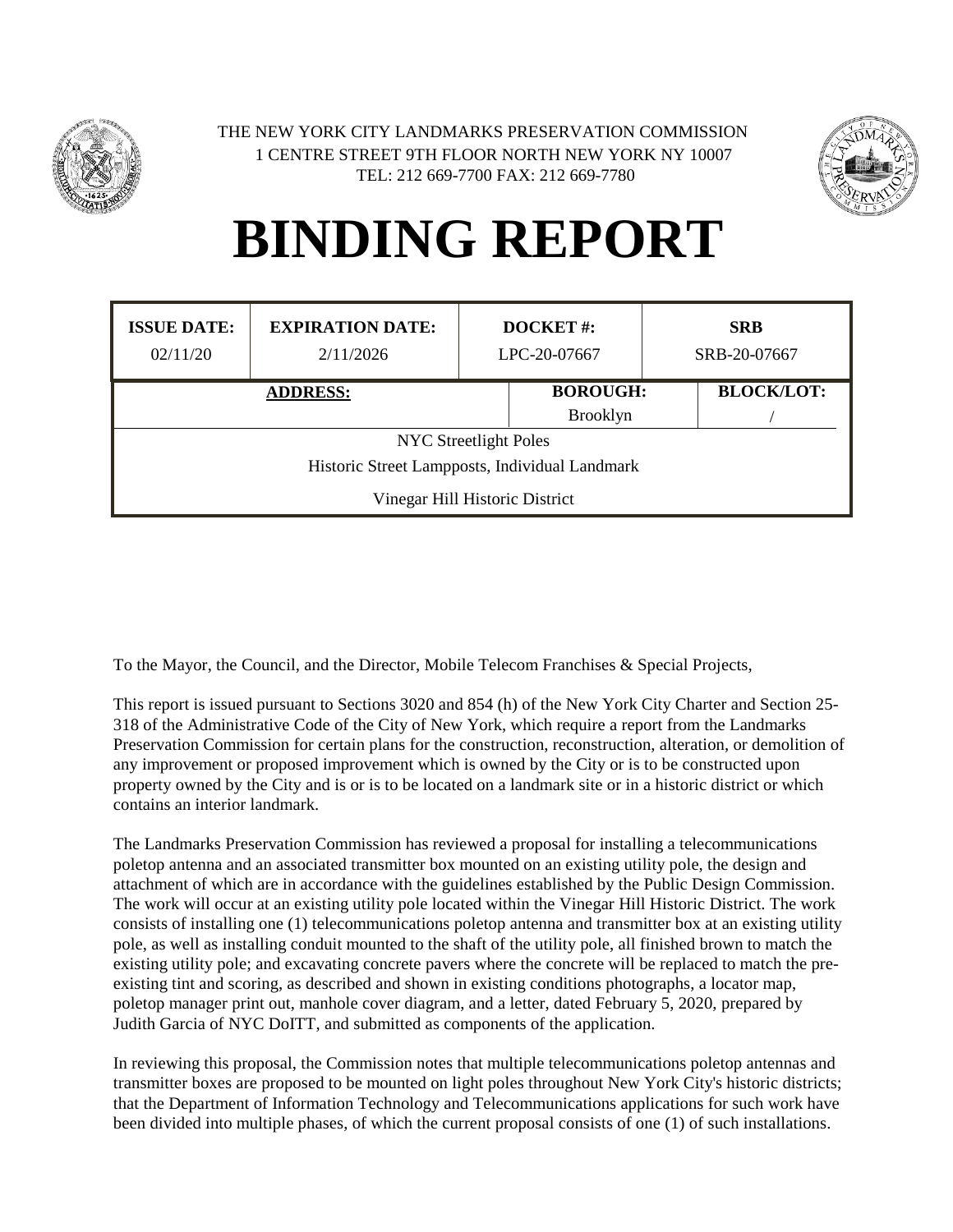The Commission also notes that the current application excludes any proposal for work with the African Burial Ground and The Commons Historic District, which must be reviewed and approved separately by the Landmarks Preservation Commission's Director of Archaeology. The Commission further notes that the Art Commission issued Certificate of Final Approval 22232 on September 14, 2005, approving the design of telecommunications poletop antennas and transmitter boxes, with associated conditions. The Approved poletop identification number within the Vinegar Hill Historic District is: 18153.

With regard to this proposal, the Commission finds that the small size, neutral finish, simple design, and mounting height of the proposed poletop antenna and transmitter box will help them to be discreet installations at the upper portion of the utility pole; that the installations will not call attention to themselves and will not detract from the streetscape; that the conduit run will be the thinnest possible diameter and will be finished to blend with the utility pole shaft, so as not to call undue attention to itself; and that any concrete sidewalks to be excavated will be replaced with new concrete to match the tint and scoring of the adjacent concrete paving. Based on these findings, the proposed work is determined to be appropriate to this historic district. Therefore, the work is approved.

Please provide one or more 8 by 10 inch black and white photographs of the completed work to the Public Design Commission of the City of New York, for its records.

This report is issued on the basis of the building and site conditions described in the application and disclosed during the review process. By accepting this permit, the applicant agrees to notify the Commission if the actual building or site conditions vary or if original or historic building fabric is discovered. The Commission reserves the right to amend or revoke this permit, upon written notice to the applicant, in the event that the actual building or site conditions are materially different from those described in the application or disclosed during the review process.

All approved drawings are marked approved by the Commission with a perforated seal indicating the date of approval. The work is limited to what is contained in the perforated documents. Other work or amendments to this filing must be reviewed and approved separately. This report constitutes the permit; a copy must be prominently displayed at the site while work is in progress. Please direct inquiries to Winnie Chau.

Snaklauoll.

Sarah Carroll Chair

**cc:** Emma Waterloo, Deputy Director; Judith Garcia, NYC DoITT

**Page 2** Issued: 02/11/20 DOCKET #: LPC-20-07667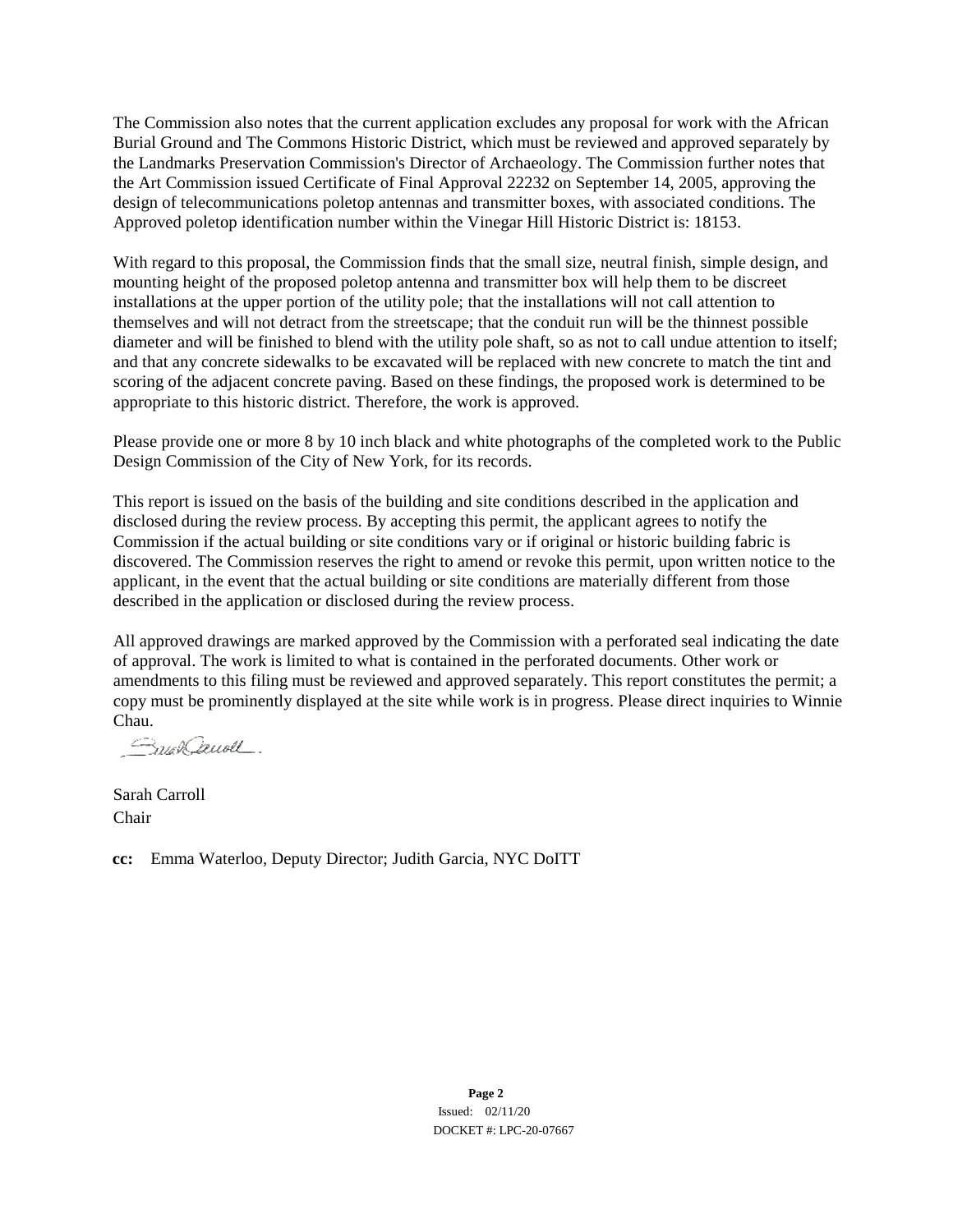



| <b>ISSUE DATE:</b><br>02/13/20                                      | <b>EXPIRATION DATE:</b><br>2/13/2026 | <b>DOCKET#:</b><br>LPC-20-07806    |  | <b>SRB</b><br>SRB-20-07806       |  |  |
|---------------------------------------------------------------------|--------------------------------------|------------------------------------|--|----------------------------------|--|--|
|                                                                     | <b>ADDRESS:</b><br>453 12TH STREET   | <b>BOROUGH:</b><br><b>BROOKLYN</b> |  | <b>BLOCK/LOT:</b><br>1096 / 7502 |  |  |
| Telecom Sidewalk Pedestal<br>Park Slope Historic District Extension |                                      |                                    |  |                                  |  |  |

To the Mayor, the Council, and the Assistant Commissioner, NYC DoITT,

This report is issued pursuant to Sections 3020 and 854 (h) of the New York City Charter and Section 25- 318 of the Administrative Code of the City of New York, which require a report from the Landmarks Preservation Commission for certain plans for the construction, reconstruction, alteration, or demolition of any improvement or proposed improvement which is owned by the City or is to be constructed upon property owned by the City and is or is to be located on a landmark site or in a historic district or which contains an interior landmark.

The Landmarks Preservation Commission has reviewed a proposal for the installation of a 40 inch tall, beige-finished telecommunications pedestal and a grey-finished metal vault cover; and for replacing the adjacent section of untinted concrete sidewalk paving in-kind, as described and shown in written specifications, dated January 24, 2019, and prepared by Andrew M. Manshel, Assistance Commissioner, Franchise Administration, NYC DoITT; annotated photographs, dated January 24, 2019; and a drawing, dated September 26, 2019, and prepared by Alfred Tse, all submitted by Paul J. Scotto, of Verizon of New York, Inc., as components of the application.

In reviewing this proposal, the Commission finds that the proposed installation is located adjacent to 453 12th Street, described in the Park Slope Historic District Extension Designation Report as an apartment building, designed by Bernie Ocasio, and built c. 2003-2009. The Commission further notes that a Master Plan was approved for the citywide installation of telecommunications pedestals at concrete or unpaved portions of the sidewalk pursuant to Advisory Staff Report 18-3366 issued on March 16, 2016 (LPC 17- 6300).

With regard to this proposal, the Commission has reviewed these materials and finds that the proposed